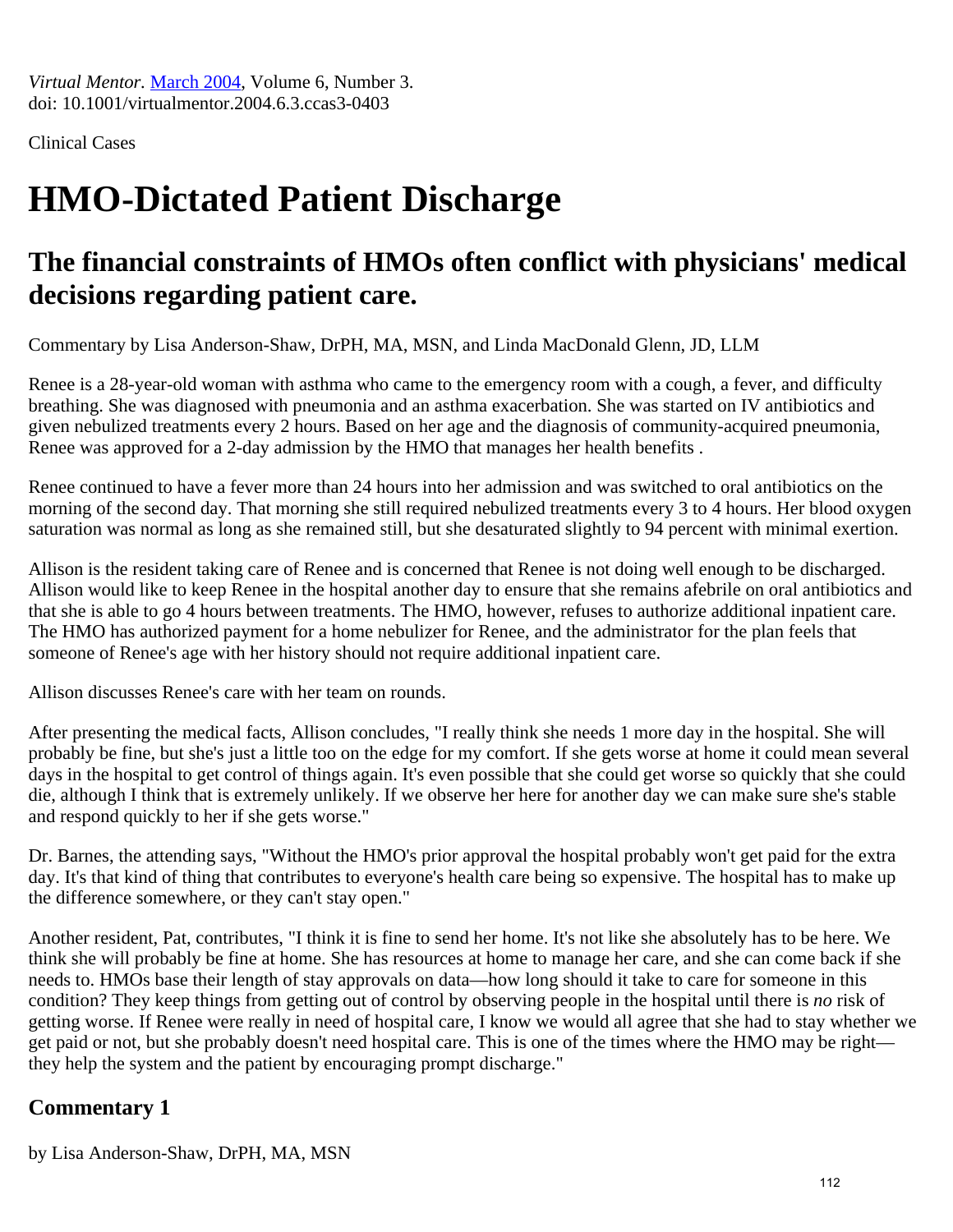This case presents a scenario familiar to many clinicians. Renee, or patients like Renee, often come to emergency rooms and clinics with cases that appear to be straightforward—a young patient with a common but potentially serious ailment, who is subsequently admitted to an acute setting for routine treatment and observation. Observation of patients like Renee is frequently done for the patient's safety; that is, to watch them "get over the hump" of their illness. They are then discharged and can finish the remainder of their treatment at home. In the age of managed-care medicine, it may no longer be only the physician who decides what happens. Other factors can contribute to the health care equation and perhaps even its outcomes.

This case brings up several factors related to clinical ethics that are interesting to explore:

- Patient preferences and respect for autonomy,
- Standards of care, indications for treatment, and beneficence,
- Appropriate use of health resources and issues of justice, and
- Conflicts between health plan constraints and medical judgment.

## **Patient Preferences and Respect for Autonomy**

Although it is not stated in the case, it might be that Renee has lived much of her life with asthma, since this disease is often diagnosed in children. Perhaps Renee has been to the ER for her asthma many times over the years and is familiar with acute treatment related to the complications of her illness. What are Renee's treatment preferences in her current situation? Does she wish to stay in the hospital for 24 hours more, as the resident Allison would like, or would she rather go home with home nebulizer treatments? Should the treatment plan be based primarily on whether Renee wishes to stay in the hospital another 24 hours? These are all questions that should be asked. Renee initially recognized the need to go to the ER, so if she is discharged within the 2 days, she may be capable of recognizing the need to return to the ER. In any event, Renee's preferences and respect for her autonomy are important factors in crafting her current and subsequent plan of care.

## **Standards of Care, Indications for Treatment, and the Patient's Best Interest**

What is the standard of care for a 28-year-old woman with asthma and pneumonia? Is Renee otherwise healthy? Has she had pneumonia before? Are there clinical outcome data for the treatments recommended for Renee? In this case, perhaps Allison believes that she is constrained by HMO restrictions and cannot fully meet her obligation to be of maximal benefit to Renee. Standards of care and clinical outcomes data may help Allison see that, though she may want to treat Renee differently, she may be able to act beneficently and comply with the HMO's recommended length of stay by offering the treatment suggested by Dr. Barnes. Looking at existing standards and using evidence-based medicine may reveal that there is no genuine conflict.

## **Appropriate Use of Health Care Resources and Justice**

Dr. Barnes mentioned that when patients are kept in the hospital unnecessarily, health care costs are driven up for everyone and that hospitals can't stay open by providing unauthorized care that is not reimbursed. Clearly, there is something to be said for Dr. Barnes' wisdom. Expensive resources such as health care should be used carefully so that all patients can receive what they need. One of Allison's fellow resident physicians stated "HMOs base their length of stay approvals on data—how long should it take to care for someone in this condition?...If Renee were really in need of hospital care I know we would all agree that she had to stay whether we get paid or not."

Arguably, managed care organizations like HMOs are not aiming for justice in health care but rather for efficiency. Attending physicians do have influence when additional inpatient care is clinically necessary. If Dr. Barnes truly believes that Renee's health would be severely compromised by early discharge, he can challenge the HMO's refusal to approve the extension.

## **Conflicts Between Health Plan Constraints and Medical Judgment**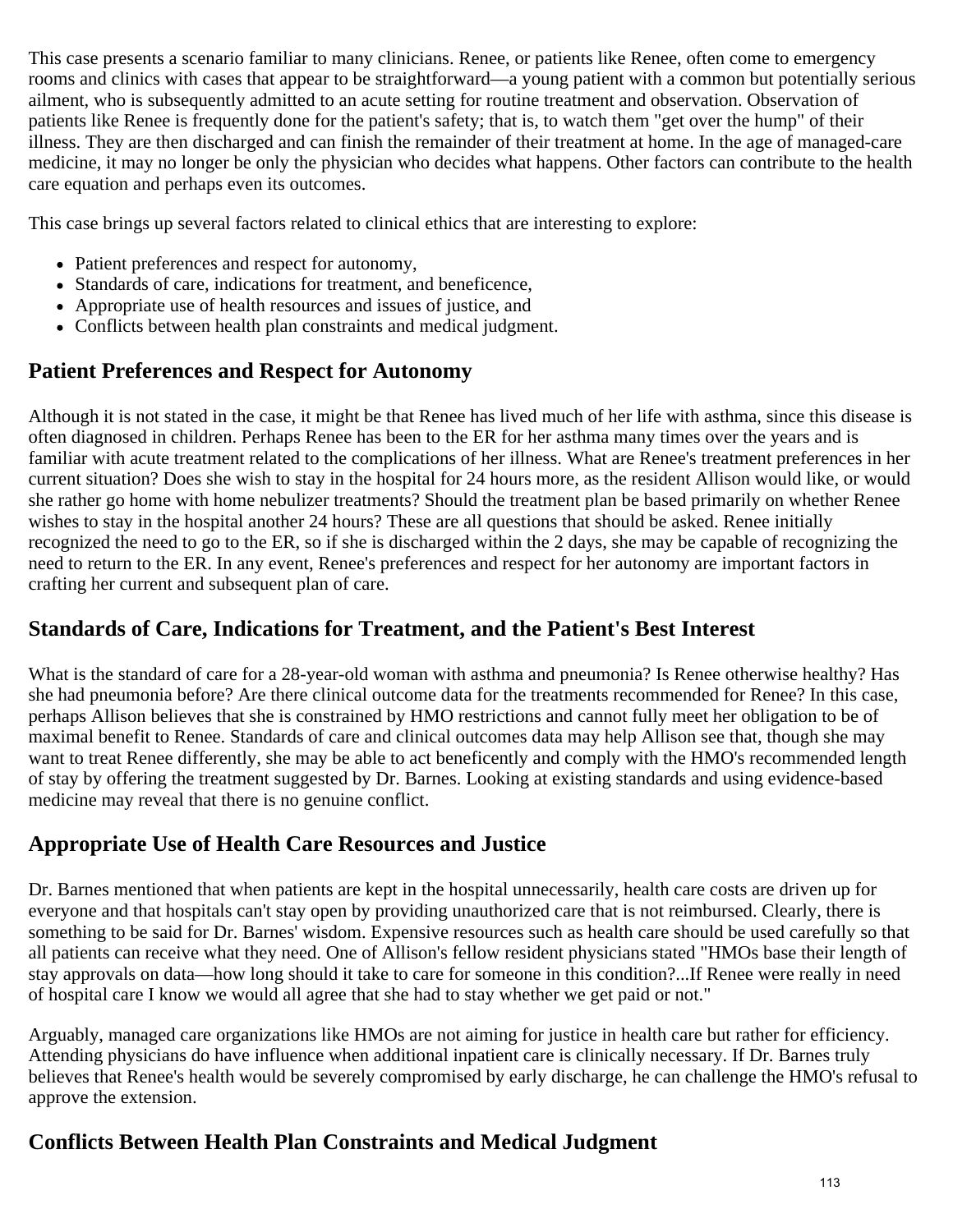This case embodies many conflicts. Allison is clearly torn between pushing for what she believes is in Renee's best interest, staying another 24 hours in the hospital, or abiding by the HMO's financial constraints. There is also conflict between her clinical judgment and those of her attending physician and her fellow resident physician. The clinical judgment conflict may be the result of clinical inexperience. Dr. Barnes no doubt has had several more years of training and experience treating similar patients, and therefore does not have the same reservation Allison has.

The more compelling conflict here, I think, is the financial conflict. The economics of modern health care continue to create tension between payers and health care professionals, and this has been accentuated with the managed care movement. Traditionally, physicians have been in the business of providing care based on need and not on finances. Today the ethical quandary facing Allison is directly related to how the financing of Renee's care, and "in particular, [how] the cost-containment methods used…should influence individual medical decisions" [1]. In *Clinical Ethics*, Jonsen, Siegler, and Winslade discuss an economic model for health care delivery, which proposes "that physicians consider not only the benefits and safety of an intervention and the patient's preferences, but also its cost efficiency. This model suggests that physicians have both individual and collective responsibility to use limited resources so that fair and efficient care can be provided to all who need it" [2].

Under this clinical and economic model of care, physicians would consider available outcomes data as it relates to the individual patient in making their clinical judgments. Peer and mentor discussions, such as those between Allison, Pat, and Dr. Barnes, are often insightful and useful in developing clinical treatment plans that take into account the various individual factors described throughout this commentary. There will always be the clinical outlier—the patient that just doesn't fit into the equation, or the clinical "hunch" that must be taken into account. That is what being a physician is really all about—knowing when to follow the data and when to follow something that isn't data-driven. Conflicts of ethics and conflicts of interests are inevitable, but safe, sound, and ethical medical treatment decisions are possible when all relevant factors are taken into account.

#### **References**

- 1. Jonsen AR, Siegler M, Winslade WJ. *Clinical Ethics*. 5th ed. Chicago, Ill: McGraw-Hill; 2002:163. [Google Scholar](https://scholar.google.com/scholar_lookup?title=Clinical%20Ethics&author=Jonsen%20AR,%20Siegler%20M,%20Winslade%20WJ.&publication_year=2002)
- 2. Ibid, 164.

Lisa Anderson-Shaw, DrPH, MA, MSN, is director of the Clinical Ethics Consult Service, cochair of the hospital ethics committee, and an assistant clinical professor at the University of Illinois Medical Center in Chicago.

## **Commentary 2**

by Linda MacDonald Glenn, JD, LLM

Clinical errors go by many names, including "adverse events." More often than not, those errors are made possible—or even made more likely—by background conditions of the system. Evidence-based medicine (EBM) has been hailed as the answer to myriad problems, including improving patient safety, but it is a double-edged sword. Tension exists in the developing field of EBM. EBM has been considered a movement to apply scientific methodology to evaluate the safety, effectiveness, and cost of medical practices. Yet, at the same time it has been criticized as undermining the physician's personal experience and professional autonomy and the relationship of trust between patient and physician, as a stalling tactic by institutions, and as a justification for rationing decisions. This case deals with conflicts between health plan benefits and medical judgment that might be resolved or lessened with proper application of evidencebased medicine. I will give a relevant example.

In their article "Instability on Hospital Discharge and the Risk of Adverse Outcomes in Patients With Pneumonia" [1], researchers Halm et al put forth 7 indicators of the instability of a pneumonia patient, the notion being that these 7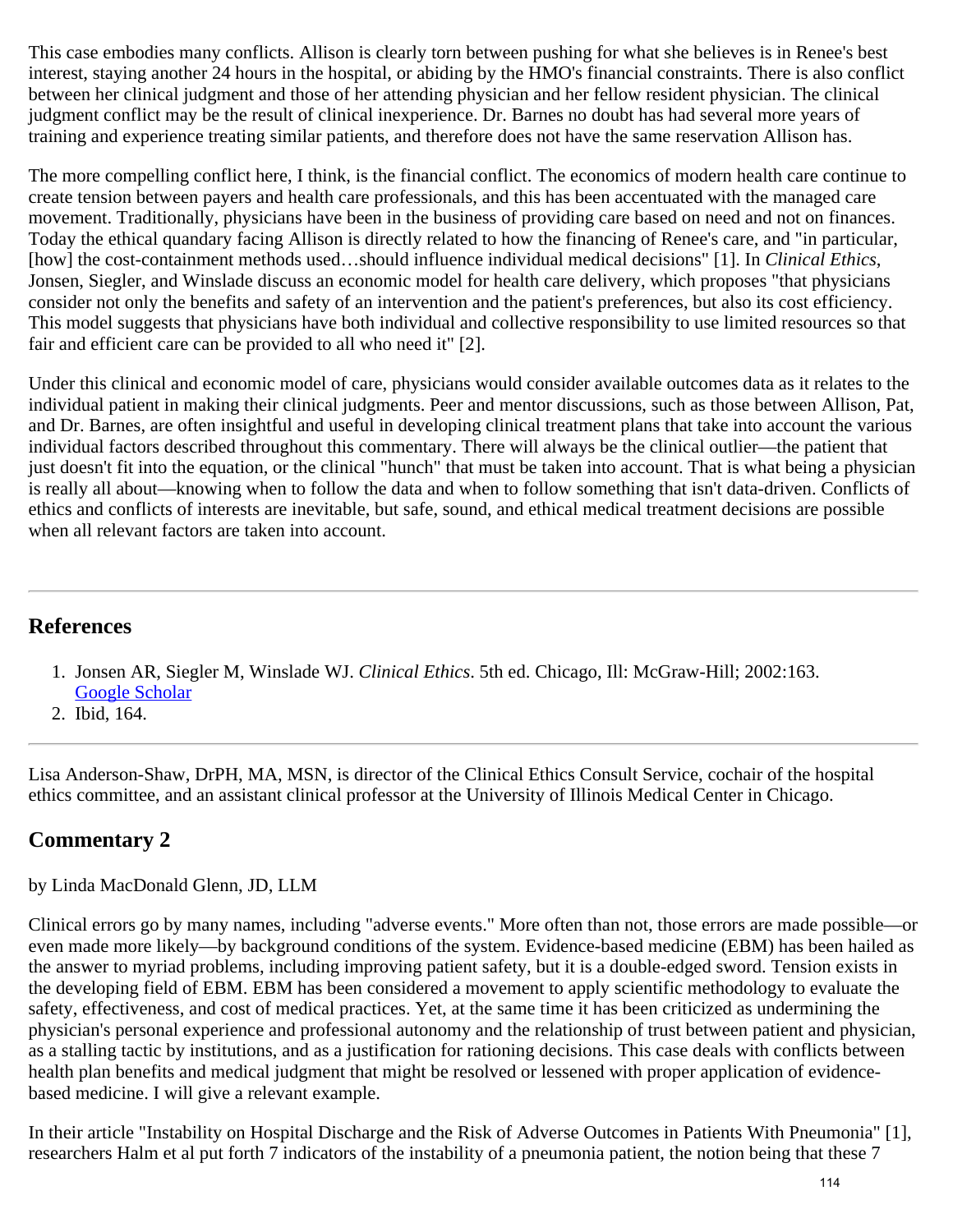criteria are objectively verifiable. The results demonstrated that these indicators of poor outcomes in pneumonia patients allowed clinicians to identify patients at high risk for complications. As with any study, there were limitations to the design, but rather than focusing on the "lack of evidence" presented by the limitation of the study, the authors chose to emphasize the impact on individual patient's welfare. By indicating that their data and study should be used as a "*complementary* [emphasis added] patient safety indicator" the authors avoid the ethical pitfall of undermining the individual physician's personal experience and potentially compromising the patient's safety. Supporters of EBM would argue that this study reflects the best of EBM: "the conscientious, explicit, and judicious use of current best data in making decisions about the care of individual patients" [2].

It seems obvious that medical decision making must be based on something other than intuition or anecdotal observation. With the enormous volume of knowledge available today, a systematic approach to clinical care is required. With the advent of computerized surgery, nanotechnology, and gene-specific treatments, EBM is an increasingly necessary part of clinical practice. In fact, computerized decision support (CDS) systems are being marketed to general practitioners as well as to specialists through a variety of medical informatics programs at large universities.

A philosopher friend of mine once asked me whether I would rather have an incredibly accurate computer or a potentially fallible human for a physician. My immediate reaction was, "a human, of course." When my friend pressed me for the reason, my response was that care, trust, sympathy, and intuition were not characteristics a computer could offer; the same certainly could be said about EBM, depending on its application. My friend rightfully pointed out that in a medical malpractice action, a court would give little or no weight to those factors, focusing instead on accuracy or the "standard of care." In a court system's adversarial proceeding that allows each party to present evidence and experts in support of its claims and to cross-examine, discredit, and rebut the expert witness of the opposing party, EBM is favored. This approach was solidified by the United States Supreme Court in the case of *Daubert vs Merrill Dow Pharmaceuticals*, where the Court held that the judge must determine the validity of scientific expert opinion and ascertain its reliability and usefulness to the jury. The Court went on to explain:

Many considerations will bear on the inquiry [of relevance and admissibility], including whether the theory or technique in question can be (and has been) tested, whether it has been subjected to peer review and publication, its known or potential error rate, and the existence and maintenance of standards controlling its operation, and whether it has attracted widespread acceptance within a relevant scientific community. The inquiry is a flexible one, and *its focus must be solely on principles and methodology* [emphasis added], not on the conclusions that they generate [3].

As with so many issues in medical ethics, it isn't entirely clear whether EBM is a positive development for patient safety or not. There may not be good evidence for all questions, and some questions are not amenable to rigorous study. Additionally, as with any instrument forged by science, there is potential for abuse; EBM is not necessarily value-neutral or impartial.

I have described the clinical applicability of EBM and its legal standing at some length because I think it could be instrumental for determining whether it is safe to discharge Renee. There is evidence on the specific issue of pneumonia and complications. When such evidence exists, it should be reviewed carefully and should not be ignored lightly. If the evidence suggests that a patient like Renee will have a poor outcome, then it is reasonable to challenge the HMO and to present that evidence as the basis for the challenge. If the evidence indicates that Renee is not at risk for complications or has received adequate care to minimize the complications, then the HMO policy is doing its job and minimizing length of stay to appropriate duration.

Appropriate evidence-based decision making is, and will continue to be, a balancing act for clinical practitioners. In addition to the resource implications for which EBM has become so popular, the more important question to ask is: "What are the ethical implications?" The role of physicians in promoting the patient's welfare, respecting patient autonomy, and preserving the trust in the patient-physician relationship are key factors to consider when asking this question. Clinicians should recognize and use evidence-based recommendations within the context of clinical judgment, but clinicians must also recognize that evidence is persuasive, and it helps resolve dilemmas such as the one Renee's physicians face.